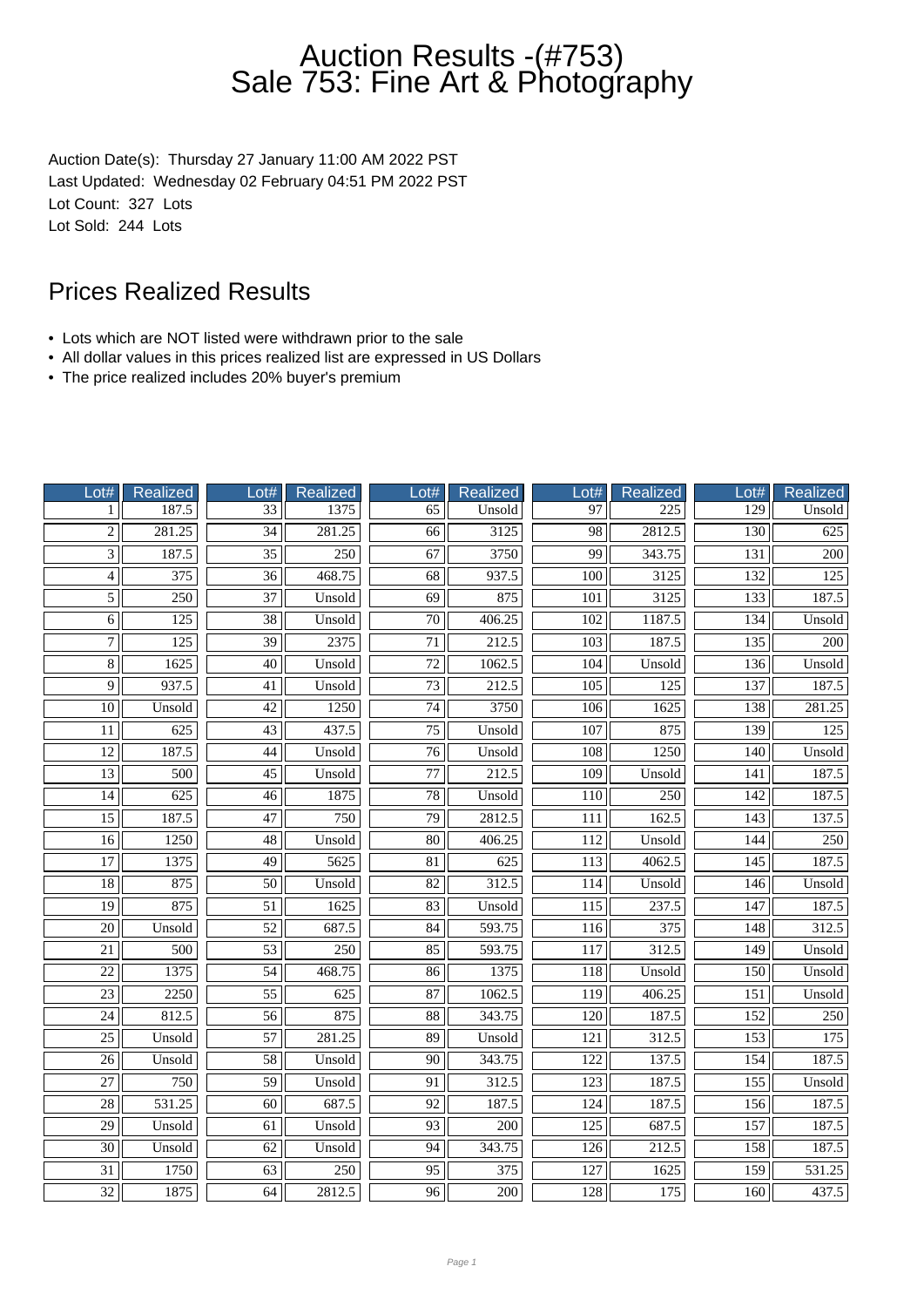## Auction Results -(#753) Sale 753: Fine Art & Photography

Auction Date(s): Thursday 27 January 11:00 AM 2022 PST Last Updated: Wednesday 02 February 04:51 PM 2022 PST Lot Count: 327 Lots Lot Sold: 244 Lots

#### Prices Realized Results

- Lots which are NOT listed were withdrawn prior to the sale
- All dollar values in this prices realized list are expressed in US Dollars
- The price realized includes 20% buyer's premium

| Lot#             | Realized         | Lot#             | Realized         | $_0$ ot#         | Realized         | $_0$ ot#         | Realized         | Lot#             | Realized         |
|------------------|------------------|------------------|------------------|------------------|------------------|------------------|------------------|------------------|------------------|
| 161              | 531.25           | 193              | 237.5            | $\overline{225}$ | 250              | 257              | 531.25           | 289              | 237.5            |
| 162              | $\overline{375}$ | 194              | Unsold           | $\overline{226}$ | Unsold           | 258              | $\overline{125}$ | $\overline{290}$ | 500              |
| 163              | 500              | 195              | 687.5            | 227              | 687.5            | 259              | 237.5            | 291              | 281.25           |
| 164              | 468.75           | 196              | 187.5            | 228              | 250              | 260              | 162.5            | $\overline{292}$ | 687.5            |
| 165              | Unsold           | 197              | 687.5            | 229              | Unsold           | 261              | Unsold           | 293              | Unsold           |
| 166              | 187.5            | 198              | 212.5            | 230              | Unsold           | $\overline{262}$ | 593.75           | $\overline{294}$ | 312.5            |
| 167              | Unsold           | 199              | 531.25           | 231              | Unsold           | 263              | Unsold           | 295              | Unsold           |
| 168              | 250              | $\overline{200}$ | Unsold           | 232              | Unsold           | 264              | Unsold           | 296              | $\overline{200}$ |
| 169              | 187.5            | 201              | 1062.5           | 233              | 468.75           | 265              | 187.5            | 297              | 137.5            |
| 170              | 500              | 202              | 750              | 234              | Unsold           | 266              | Unsold           | 298              | 150              |
| 171              | 200              | 203              | 1875             | 235              | Unsold           | 267              | 125              | 299              | 125              |
| 172              | Unsold           | $\overline{204}$ | Unsold           | $\overline{236}$ | Unsold           | 268              | Unsold           | $\overline{300}$ | 175              |
| 173              | Unsold           | $\overline{205}$ | 437.5            | 237              | 187.5            | 269              | $\overline{200}$ | $\overline{301}$ | $\overline{125}$ |
| 174              | 281.25           | 206              | 343.75           | 238              | Unsold           | 270              | 187.5            | $\overline{302}$ | 281.25           |
| 175              | 312.5            | $\overline{207}$ | 1250             | 239              | 187.5            | $\overline{271}$ | 312.5            | $\overline{303}$ | 212.5            |
| 176              | 150              | 208              | 375              | 240              | 187.5            | 272              | 375              | 304              | 281.25           |
| 177              | 625              | $\overline{209}$ | 468.75           | 241              | 343.75           | $\overline{273}$ | 312.5            | $\overline{305}$ | Unsold           |
| 178              | 625              | 210              | 1000             | 242              | Unsold           | 274              | 1062.5           | 306              | Unsold           |
| 179              | Unsold           | $\overline{211}$ | $\overline{200}$ | $\overline{243}$ | 187.5            | $\overline{275}$ | 406.25           | $\overline{307}$ | Unsold           |
| 180              | Unsold           | 212              | Unsold           | 244              | 406.25           | 276              | 468.75           | 308              | 125              |
| 181              | 687.5            | 213              | Unsold           | 245              | 437.5            | 277              | 343.75           | 309              | 312.5            |
| 182              | 1500             | 214              | 875              | 246              | Unsold           | $\overline{278}$ | 250              | $\overline{310}$ | 250              |
| 183              | 1125             | $\overline{215}$ | Unsold           | $\overline{247}$ | 187.5            | $\overline{279}$ | 281.25           | $\overline{311}$ | Unsold           |
| 184              | 937.5            | $\overline{216}$ | 187.5            | 248              | $\overline{200}$ | 280              | 187.5            | $\overline{312}$ | 150              |
| 185              | 468.75           | 217              | 281.25           | 249              | 162.5            | 281              | 281.25           | 313              | 150              |
| 186              | 937.5            | 218              | 200              | 250              | 343.75           | 282              | 187.5            | $\overline{314}$ | 137.5            |
| 187              | 2812.5           | 219              | 137.5            | 251              | 200              | 283              | 187.5            | 315              | 137.5            |
| 188              | $\frac{2000}{ }$ | $\overline{220}$ | Unsold           | $\overline{252}$ | $\overline{250}$ | 284              | 187.5            | $\overline{316}$ | $\overline{125}$ |
| 189              | 375              | 221              | Unsold           | 253              | 375              | 285              | Unsold           | 317              | Unsold           |
| 190              | Unsold           | 222              | Unsold           | 254              | 187.5            | 286              | 312.5            | 318              | Unsold           |
| $\overline{191}$ | Unsold           | 223              | Unsold           | 255              | 1062.5           | 287              | 200              | 319              | Unsold           |
| 192              | 187.5            | 224              | 187.5            | 256              | 1625             | 288              | 406.25           | 320              | 281.25           |